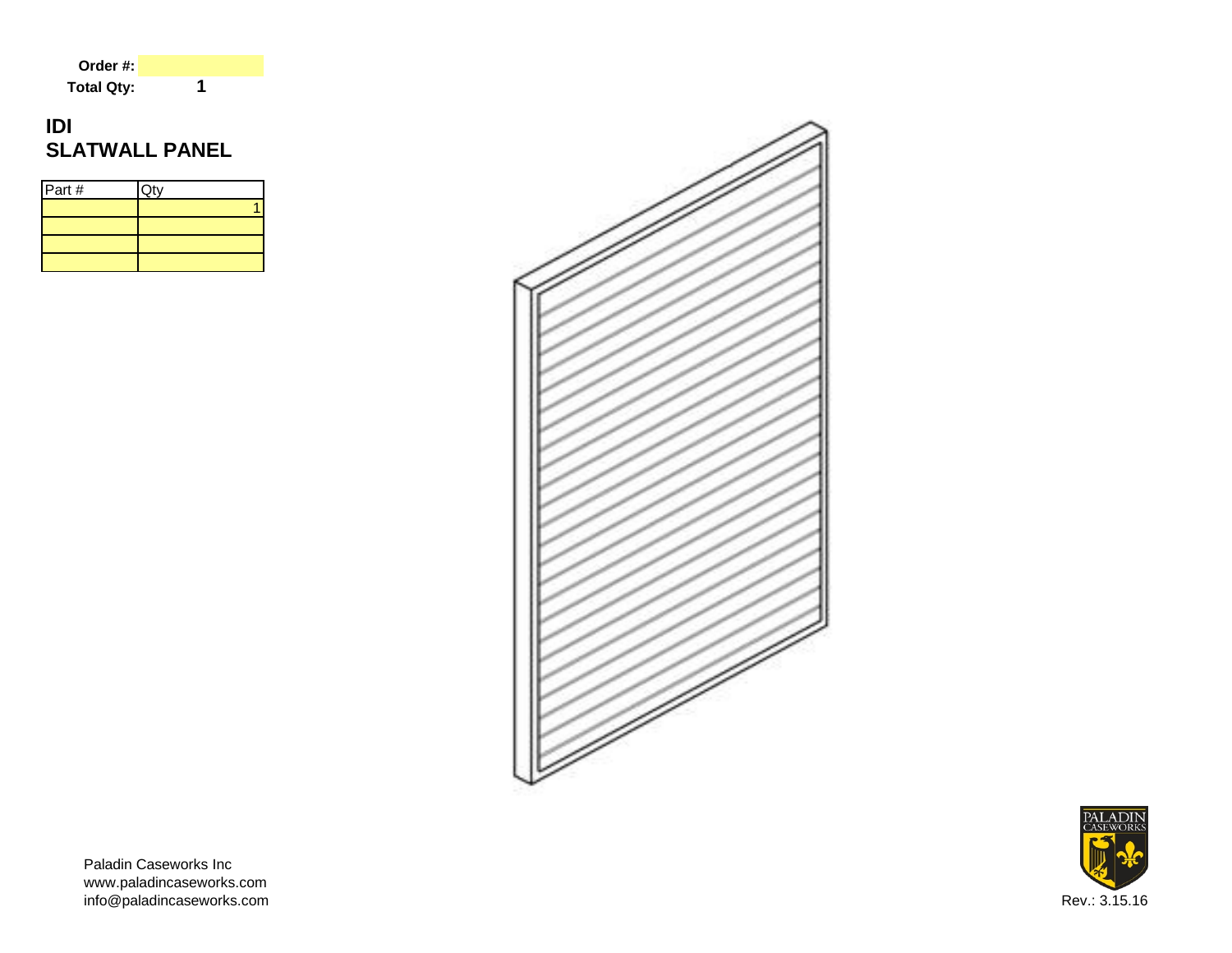| Order #:          | 0 |
|-------------------|---|
| <b>Total Qty:</b> |   |

## **IDI SLATWALL PANEL**

|     |                     | No. of | No. of       | Total No. |
|-----|---------------------|--------|--------------|-----------|
| Key | Description         | Parts  | <b>Units</b> | of Parts  |
| 1   | Z-Clip for mounting |        | 1            |           |

| Key | Description         | No. of<br>Parts | No. of<br>Units | Total No.<br>of Parts | Key | Description                     | No. of<br>Parts | No. of<br><b>Units</b> | Total No.<br>of Parts |
|-----|---------------------|-----------------|-----------------|-----------------------|-----|---------------------------------|-----------------|------------------------|-----------------------|
| -1  | Z-Clip for mounting |                 |                 |                       | A   | <b>Fully Assembled</b><br>Panel |                 |                        |                       |

Hardware Parts Packed By: Wood Parts Packed By:

Date Packed: <u>Contract Contract Contract Contract Contract Contract Contract Contract Contract Contract Contract Contract Contract Contract Contract Contract Contract Contract Contract Contract Contract Contract Contract C</u>



Paladin Caseworks Inc www.paladincaseworks.com info@paladincaseworks.com Rev.: 3.15.16 **Order #:** 0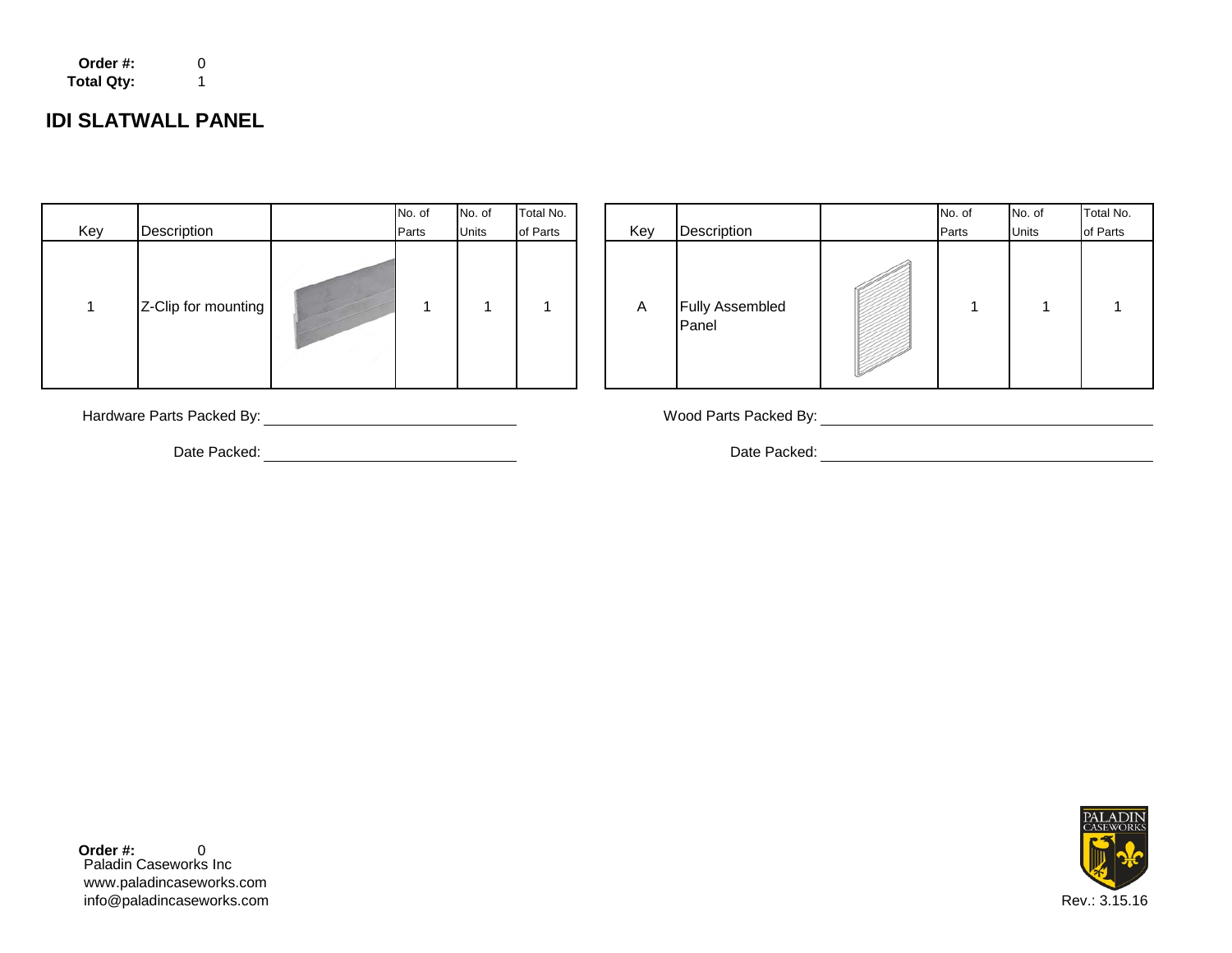Total Qty: 1

## **IDI SLATWALL PANEL**

#### **\*\*\* Please read and review all instructions prior to starting assembly \*\*\***

**Step One:** Unpack slatwall panel.

- **Step Two:** Determine the type of material you will be mounting this panel on. Concrete, cinderblock, sheet rock, wood veneer or other. You will need to purchase the appropriate type of hardware for the material you have.
- **Step Three:** Simply use the hardware you purchased following instructions on the packet to hang the part of the cleat that was shipped loose. Once mounted to your mounting surface (wall, end of shelving, column etc…) simply hang slatwall matching the two cleats

**Step Four:** Slatwall accessories are sold separately and not included



**IDI SLATWALL PANEL**

> Paladin Caseworks Inc www.paladincaseworks.com info@paladincaseworks.com Rev.: 3.15.16